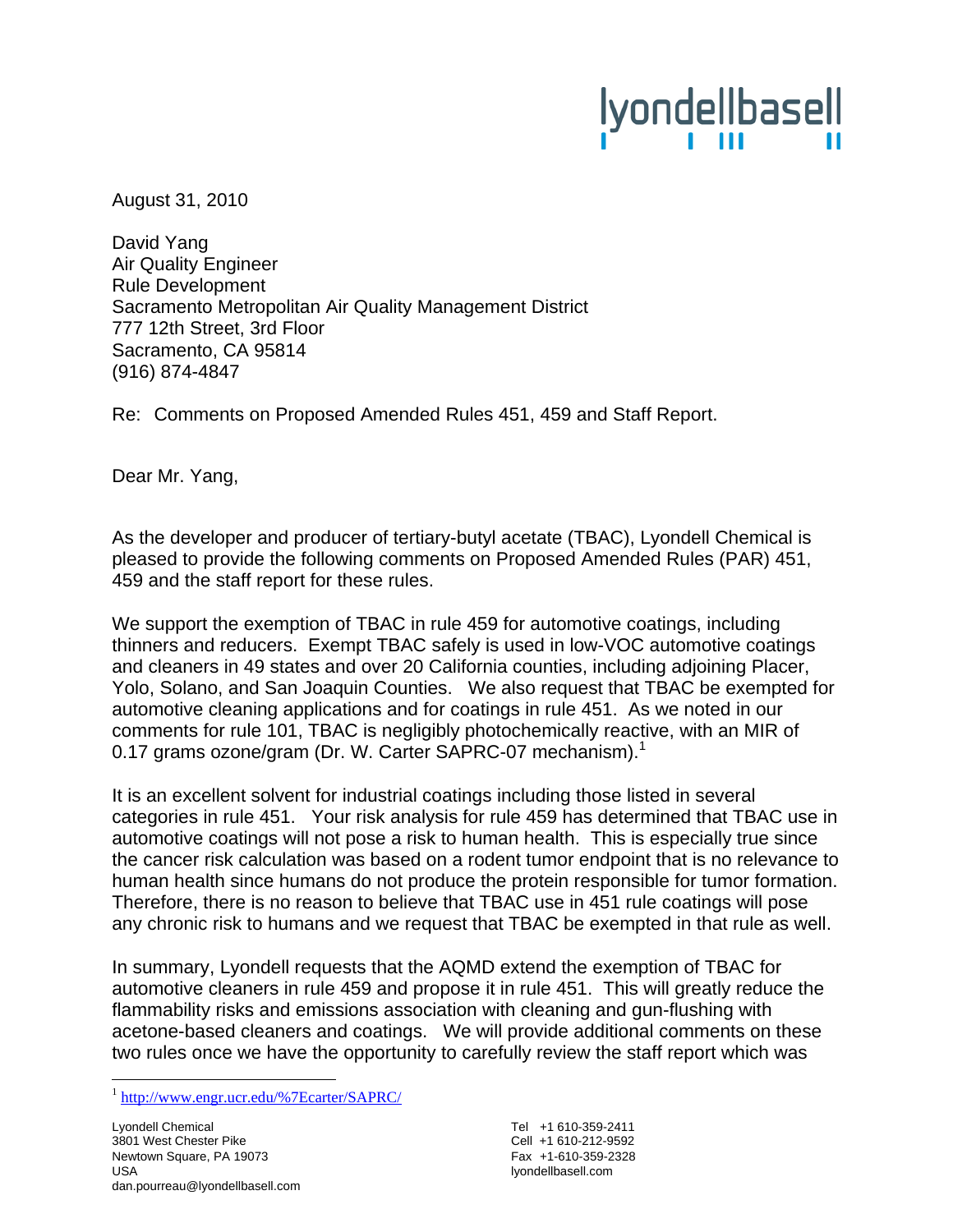

released only five days ago. We look forward to working with you on this important rulemaking. Please call me with any questions, comments, or if you need additional information.

Sincerely,

Daniel B. Pourreau, Ph.D.

cc: Kevin Williams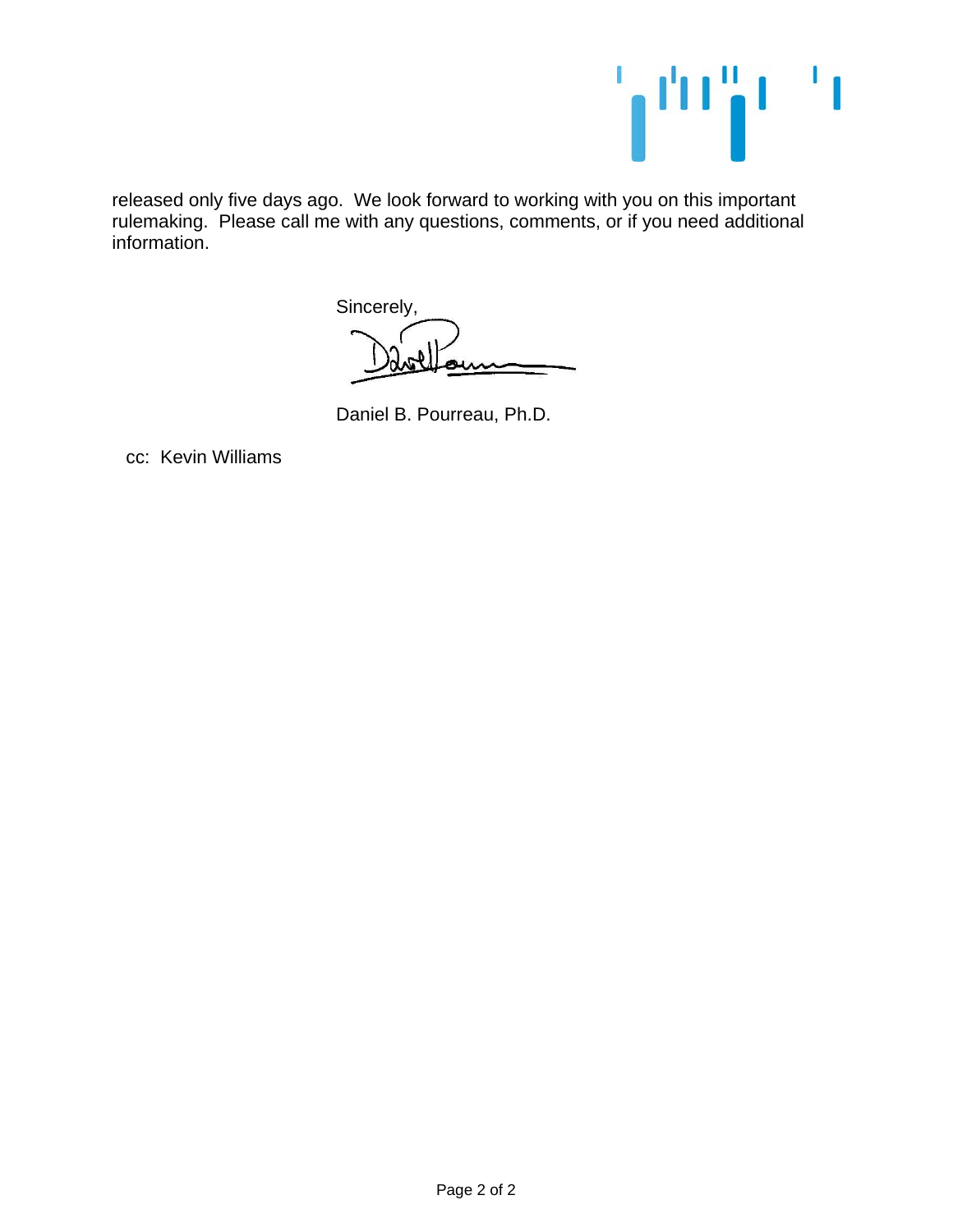#### **David Yang**

| From:                     | KEVIN J. WILLIAMS                           |
|---------------------------|---------------------------------------------|
| Sent:                     | Thursday, September 09, 2010 4:56 PM        |
| To:                       | David Yang                                  |
| $Cc$ :                    | <b>ALETA KENNARD</b>                        |
| Subject:                  | FW: EPA comment on Sacramento coating rules |
| Follow Up Flag: Follow up |                                             |
| <b>Flag Status:</b>       | Red                                         |

From: Steckel.Andrew@epamail.epa.gov [mailto:Steckel.Andrew@epamail.epa.gov] Sent: Thursday, September 09, 2010 12:46 PM To: KEVIN J. WILLIAMS; mguzzett@arb.ca.gov Cc: Law.Nicole@epamail.epa.gov **Subject:** EPA comment on Sacramento coating rules



**United States Environmental Protection Agency** 

#### **Region IX 75 Hawthorne Street** San Francisco, CA 94105-3901

September 09, 2010

#### **Transmittal of EPA Rule Review Comments**

Kevin Williams, Sacramento Metropolitan Air Quality Management District To: kjwilliams@airquality.org

Mike Guzzetta, California Air Resources Board mquzzett@arb.ca.gov

- From: Andrew Steckel, Rulemaking Office Chief steckel.andrew@epa.gov
- SMAQMD Rule 101, General Provisions and Definitions; Rule 451, Surface Coatings of Miscellaneous Metal Parts Re: and Products; and Rule 459, Automotive, Mobile Equipment, and Associated Parts and Components Coating Operations; drafts dated August 16, 2010

We are providing comments based on our preliminary review of the draft rules identified above. Please direct any questions in this regard to me at (415) 947-4115 or to Nicole Law at (415) 947-4126.

#### Rule 101 and Rule 451

We have no comments at this time.

#### **Rule 459**

In sections 504.2 and 504.3, please include the full title and date of the ASTM methods being specified.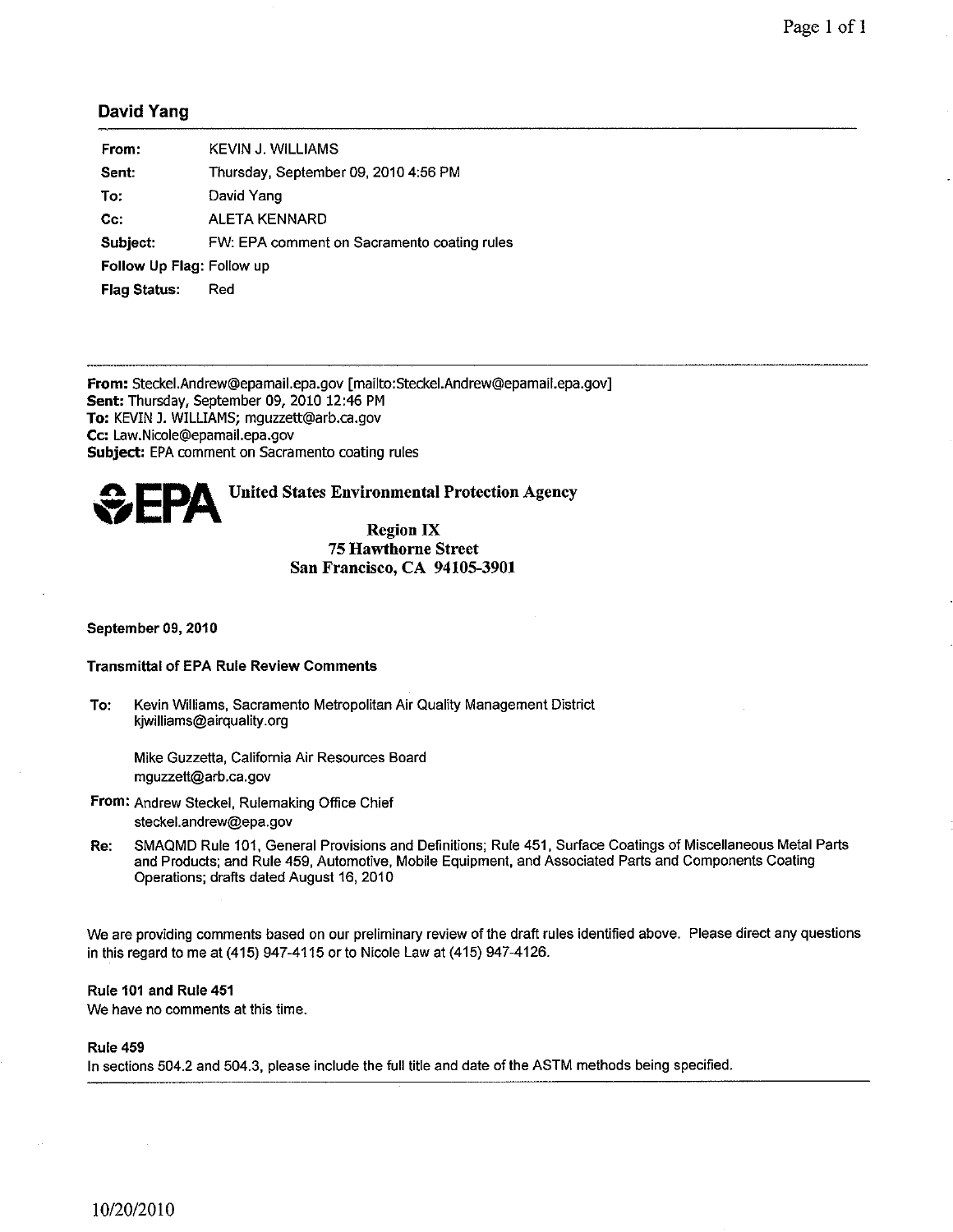## **STATE OF CALIFORNIA ENVIRONMENTAL PROTECTION AGENCY AIR RESOURCES BOARD**



P. O. Box 2815 Sacramento, California 95812

September 13, 2010

## **ARB Staff Rule Review Results**

- **To:** Kevin J. Williams, Program Coordinator Sacramento Metropolitan Air Quality Management District Telephone Number: (916) 874-4851 e-mail: kjwilliams@airquality.org
- **From:** Alex Krichevsky, (916) 324-6222 e-mail: akrichev@arb.ca.gov

The following draft rules, which are scheduled for a workshop to be held by your District staff on September 16, 2010, were received by us on August 18, 2010, for our review:

| <b>Rule 101</b> | <b>General Provisions and Definitions</b>                                                      |
|-----------------|------------------------------------------------------------------------------------------------|
| <b>Rule 451</b> | Surface Coating of Miscellaneous Metal Parts and Products                                      |
| <b>Rule 459</b> | Automotive, Mobile Equipment, and Associated Parts and<br><b>Components Coating Operations</b> |

The Air Resources Board staff has reviewed the rules and, based on the information available to us at this time, we have no comments.

The rules were examined by the Stationary Source Division, the Enforcement Division, and by the Monitoring and Laboratory Division.

We received the rule after the ARB/CAPCOA protocol date. When we receive draft rules at least 30 days before a workshop, our staff is afforded sufficient time to conduct a thorough, comprehensive review and you will likely receive our comments well before the workshop.

If you have any questions, please contact me by e-mail or at the telephone number above.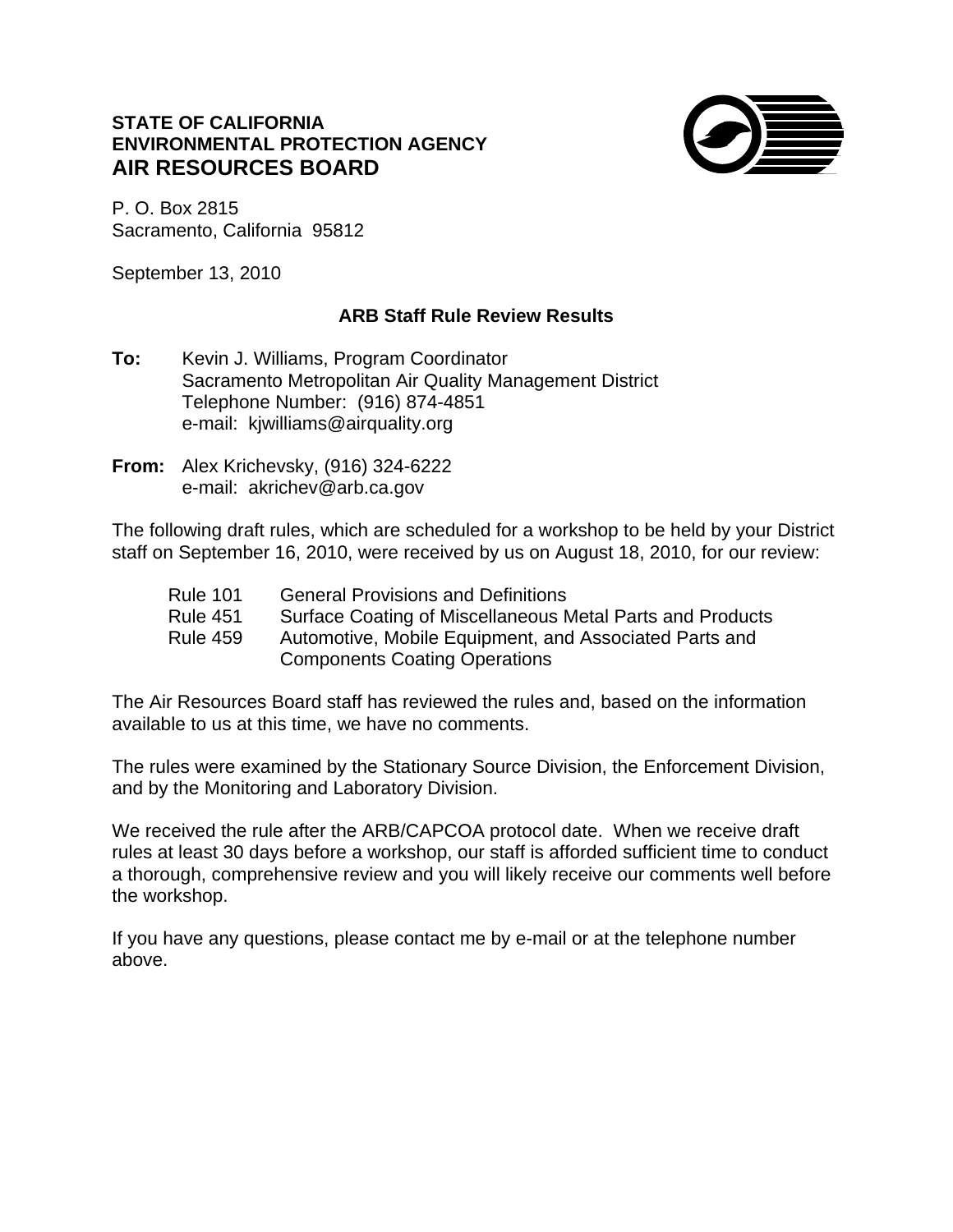

## **PPG INDUSTRIES**

*Automotive and Fleet Finishes* 3800 West 143 rd Street, Cleveland, OH 44111 216 671-7152 Fax 216 671-7691 E-Mail: mkoss@ppg.com

#### **MIKE KOSS MANAGER, REGULATORY AFFAIRS AUTOMOTIVE,FLEET, & LIGHT INDUSTRIAL FINISHES**

September 16, 2010

Sacramento Metropolitan Air Quality Management District 777 12th Street, 3rd Floor Sacramento, CA 95814 Attention: David Yang Phone: (916) 874-4847

Subject: Proposed revisions of Rule 451 - SURFACE COATING OF MISCELLANEOUS METAL PARTS AND PRODUCTS & Rule 459 - AUTOMOTIVE, MOBILE EQUIPMENT, AND ASSOCIATED PARTS AND COMPONENTS COATING OPERATIONS

Mr. Yang:

We recognize the district's motivations to refine & revise regulations to improve the quality of life of its citizens. We want to state our appreciation to the district for allowing us this opportunity to comment on the proposed draft versions. We would like to state the following:

In Rule 451 - SURFACE COATING OF MISCELLANEOUS METAL PARTS AND PRODUCTS we find the following definition under section 238:

PRETREATMENT WASH PRIMER: A coating which contains at least ½ percent acid by weight, as determined by the method specified in Section 502.2, and no more than 12 percent solids by weight, and is applied directly to metal surfaces to provide surface etching and corrosion resistance or adhesion of subsequent coatings...

We suspect this coating type definition is patterned after South Coast AQMD's Rule 1107 (45) PRETREATMENT COATING. We ask that if the district chooses to follow the precedent set by the South Coast AQMD Rule 1107 that they also include a related coating type definition for a similar product that meets the same customer performance requirements:

Rule 1107 (16) ETCHING FILLER is a coating that contains less than 23 percent solids by weight and at least 1/2-percent acid by weight, and is used instead of applying a pretreatment coating followed by a primer.

Both of these products typically use the same resin chemistries and are intended to be applied direct to metal for corrosion resistance. We find that coatings manufacturers may not have the capability to offer a product to meet PRETREATMENT WASH PRIMER 12% solids maximum requirement, but may offer one that meets the definition of ETCHING FILLER. We propose that the district allows both options for application facilities and coatings manufacturers. We should note that the VOC limit in Rule 1107 for both coating types is 3.5 lbs/gal.

*We propose that either the 12% solids maximum limit be withdrawn from the definition of PRETREAMENT COATING or the ETCHING FILLER coating type be added to Rule 451.*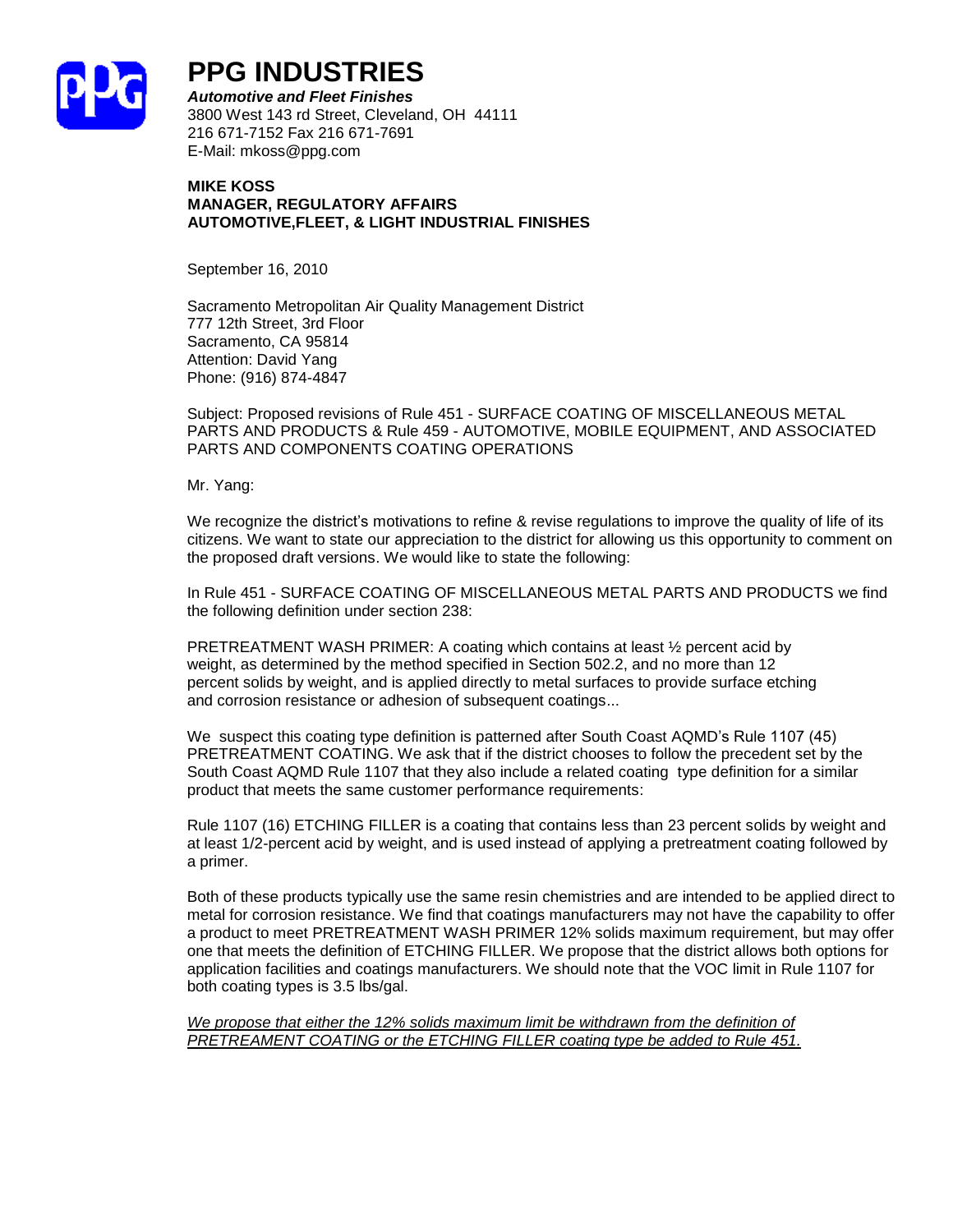In Rule 459 - AUTOMOTIVE, MOBILE EQUIPMENT, AND ASSOCIATED PARTS AND COMPONENTS COATING OPERATIONS we find a separate definition and limit for TRUNK INTERIOR COATING.

We are not aware of any other auto refinish rule that carries this definition. Typically, we might expect this coating to fall within the UNDERBODY COATING definition. In fact, the (264) UNDERBODY COATING definition already includes "the underside of a trunk". The VOC limit for TRUNK INTERIOR COATING is set at 3.5 lbs/gal, for UNDERBODY COATING it is 3.6 lbs/gal. We would hope that new district regulations across the state maintain as much uniformity as possible.

#### *We propose eliminating the TRUNK INTERIOR COATING definition & VOC limit in Rule 459 and merging its requirements into the UNDERBODY COATING definition & VOC limit.*

In Rule 459-AUTOMOTIVE, MOBILE EQUIPMENT, AND ASSOCIATED PARTS AND COMPONENTS COATING OPERATIONS we find a several references to the use of tertiary butyl acetate (TBAC).

We appreciate the opportunity to use a new formulating tool as the district allows TBAC as an exempt solvent. However, 402.1f and 402.2f call for listing TBAC content in product data sheets, 403 calls for listing TBAC content again on the product label.

As we have recently gone to great lengths to accommodate CARB SCM label requirements we would be hesitant to again change labels to meet a new, unique requirement set out only in Sacramento's Rule 459. We feel asking coatings manufacturer to show TBAC content in both Product Data Sheets and labels is an unneeded, redundant requirement .

#### *We propose that the section 403 label requirement to show TBAC content be withdrawn as the same requirement for product data sheets is sufficient.*

In Rule 459 - AUTOMOTIVE, MOBILE EQUIPMENT, AND ASSOCIATED PARTS AND COMPONENTS COATING OPERATIONS (section 310) we find a VOC limit for cleaning application equipment of 25 g/L.

We do see this limit in a number of CARB SCM based air district rules recently implemented. We find setting the limit at this low level forces formulators to use high exempt content products. Acetone & ParChloroBenzoTriFluoride (PCBTF) are typically selected for these types of products, there are only a few formulator options. Acetone cuts well but has a very high evaporation rate. PCBTF does not cut as well. We could design a better product by not setting a limit for this category, these solvents are not intended to be emitted but should be captured in a well designed gun cleaning device.

Of the districts that have recently implemented new CARB SCM based rules, Bay Area AQMD Rule 45 has no limit stated, under 308.3 - "Shall not use organic compounds for the cleanup of spray equipment, including paint lines, unless equipment for collecting the organic compounds and minimizing their evaporation to the atmosphere is used."

#### *We propose that the district considers following Bay Area AQMD's practical approach to applicator cleaners, setting no limit but requiring efficient devices that minimize vapors released.*

If you have any questions about these requests, feel free to contact me.

Muhal WKoo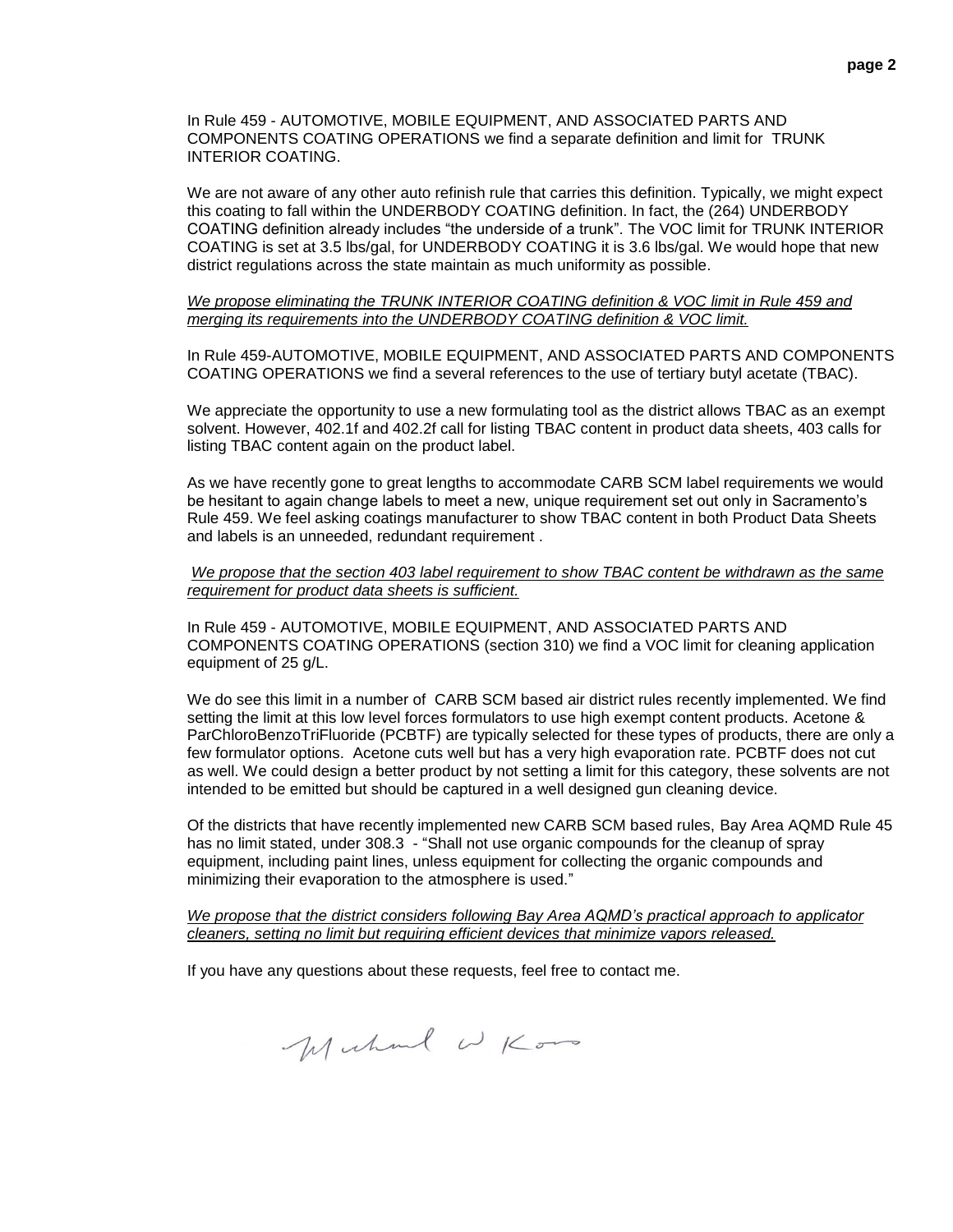

September 17, 2010

Sacramento Metropolitan AQMD 777 12th Street, 3rd Floor Sacramento, CA 95814

Attention: David Yang (916) 874-4847.

## **RE: Proposed Revised Rules 101, 451, and 459**

Dear Mr. Yang,

DuPont Performance Coatings submits the following comments to the District for consideration in the revision of the rules referenced above.

## **Proposed Revised Rule 101: General Provisions and Definitions**

DuPont Performance Coatings appreciates the District's commitment to protection of human health and the environment, and recognize this commitment internally to be a Core Value.

In support of this Core Value, we provide recommendations on product MSDS, labels and other product literature, for the use of PPE that provides adequate protection from the potential hazards associated with ingredients in our products. The use of engineering controls, respiratory protection, and other forms of PPE are commonplace in the application of industrial coatings by professional, trained painters.

We struggle to understand the conditional exemption of Dimethyl Carbonate and Methyl Formate, and the absence of an exemption for TBAc. Like many of the other solvents exempted from consideration as a VOC, DMC and Methyl Formate would be incorporated into finished products. End-users may not have the capacity to track this required information, and we believe the provision is unnecessarily burdensome.

Further, manufacturers need every available tool to formulate coatings that meet everlowering VOC standards. TBAC is VOC-exempt in most States and some California Air Districts. This solvent is effective for a wide range of coatings types, and formulations for surface preparation. There is a critical and urgent need for safe, effective and affordable exempt solvents for use in the industry.

Because of their broad usefulness in formulation, and demonstrated safety we request that the District fully exempt all solvents currently exempted by USEPA.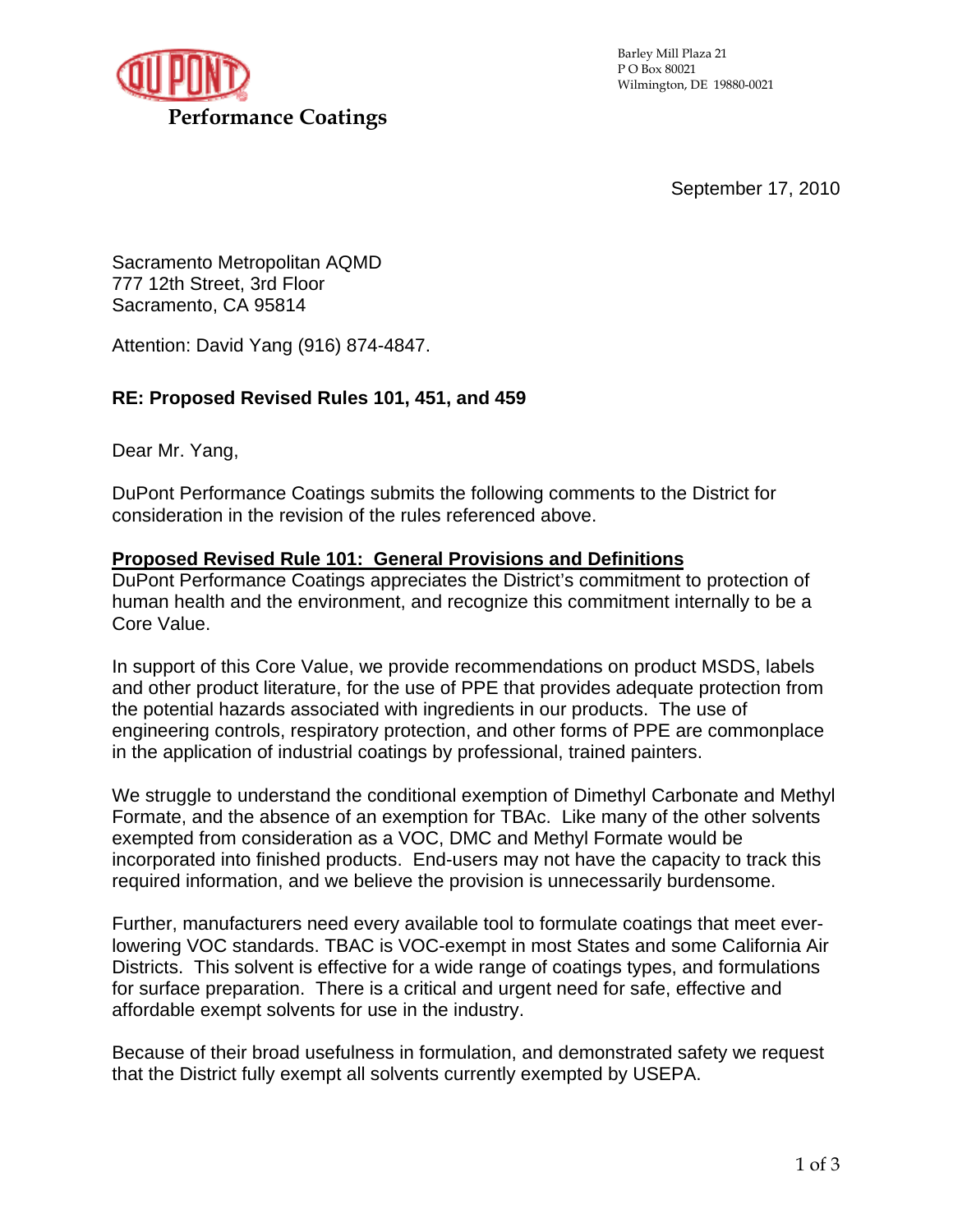## **Proposed Revised Rule 451: Surface Coating of Miscellaneous Metal Parts and Products**

There is inconsistency between the definitions of Pretreatment Wash Primer in Proposed Revised Rule 451 and Pretreatment Coating in Proposed Revised Rule 459. For all intents and purposes, the coating types are synonymous. We would request that the current definition of Pretreatment Coating be retained as expressed in Rule 459, that is, 0.5% acid by weight and no more than 16% solids by weight. The proposed decreased solids content is not technically feasible, while still delivering the desired product attributes.

## **Proposed Revised Rule 459: Automotive, Mobile Equipment, and Associated parts and Components Coating Operations**

- The proposed revised definition of Aerosol Coating (Paint) Product does not appear to be specifically applicable to the operations within scope of this proposed revised rule. The reason for inclusion of the qualifying statement *"…or for use in specialized equipment for ground traffic/marking applications"* is unclear. We would request that the proposed revised definition be modified to read: *"a pressurized coating product containing pigments or resins that dispenses product ingredients by means of a propellant, and is packaged in a disposable can for hand-held application."*
- The newly included definition of spot repair is not descriptive of the process actually completed during Refinish operations. The size of a spot repair can vary with the size of the vehicle being repaired. We request that the definition be modified to be more reflective of the process, and propose the following, taken from BAAQMD Rule 8-45-236: *Spot Repair: Repair of an area on a motor vehicle, piece or mobile equipment, or associated parts or components of less than an entire panel.*
- The newly included definition of trunk interior coating is unnecessary. Coatings used to complete this task are typically single-stage coatings or color coatings, where there is a need for color match. We would suggest that this definition be removed from the Proposed Revised Rule, and that the associated addition of a new Coating Category and limit also be removed. The additional Coating Category only serves to complicate labeling requirements for manufacturers.
- The language found is section 309 (Prohibition of Possession) to be applicable six months after rule adoption should be revised to be specific to product endusers, and not applicable to product distributors that may service customers outside of the District.
- The proposed 25 g/L VOC content limit proposed for Solvent Cleaning Operations, while currently in commerce, has proven to be ineffective for the task at hand. Surface prep is a critical step in the Refinishing process, and must be completed with solvent blends effective enough to remove surface dirt, oil and grease, without depositing residue. Acetone does not meet the requirement. Solvent blends of higher VOC content can be used, and used far more efficiently to get the job done. For routine cleaning between process steps, we propose a VOC content limit of 160 g/L.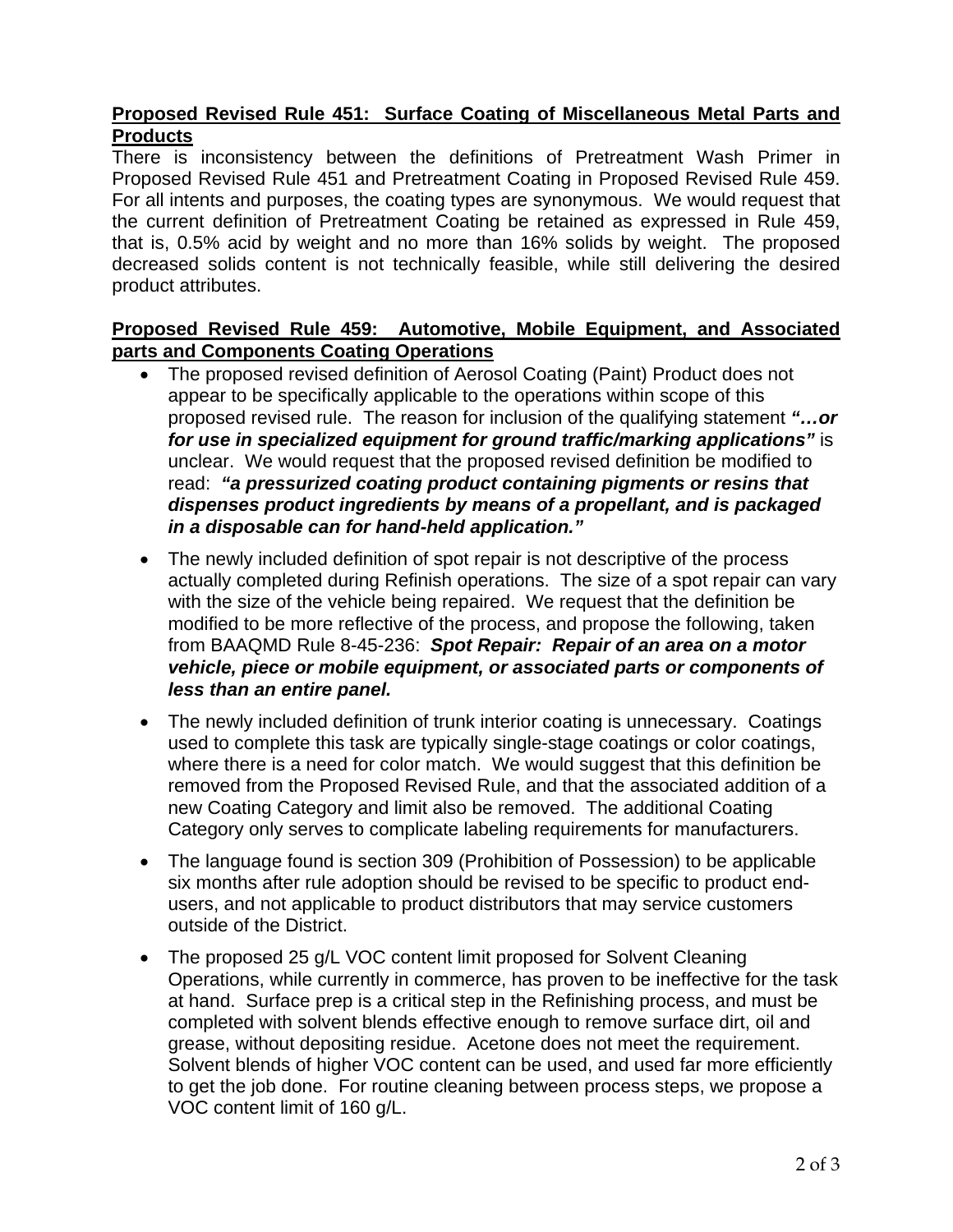• For difficult cleaning tasks, such as the removal of bugs and road tar, we propose an allowance for the use of higher VOC material with a volume limitation. We propose inclusion of provision in line with BAAQMD Rule 8-45-308.5.

We appreciate this opportunity to submit comment on the proposed revisions to Rules 101, 451, and 459; and respectfully request that consideration be given to our suggestions.

Sincerely,

Emily L Taylor Product Stewardship Consultant DuPont Performance Coatings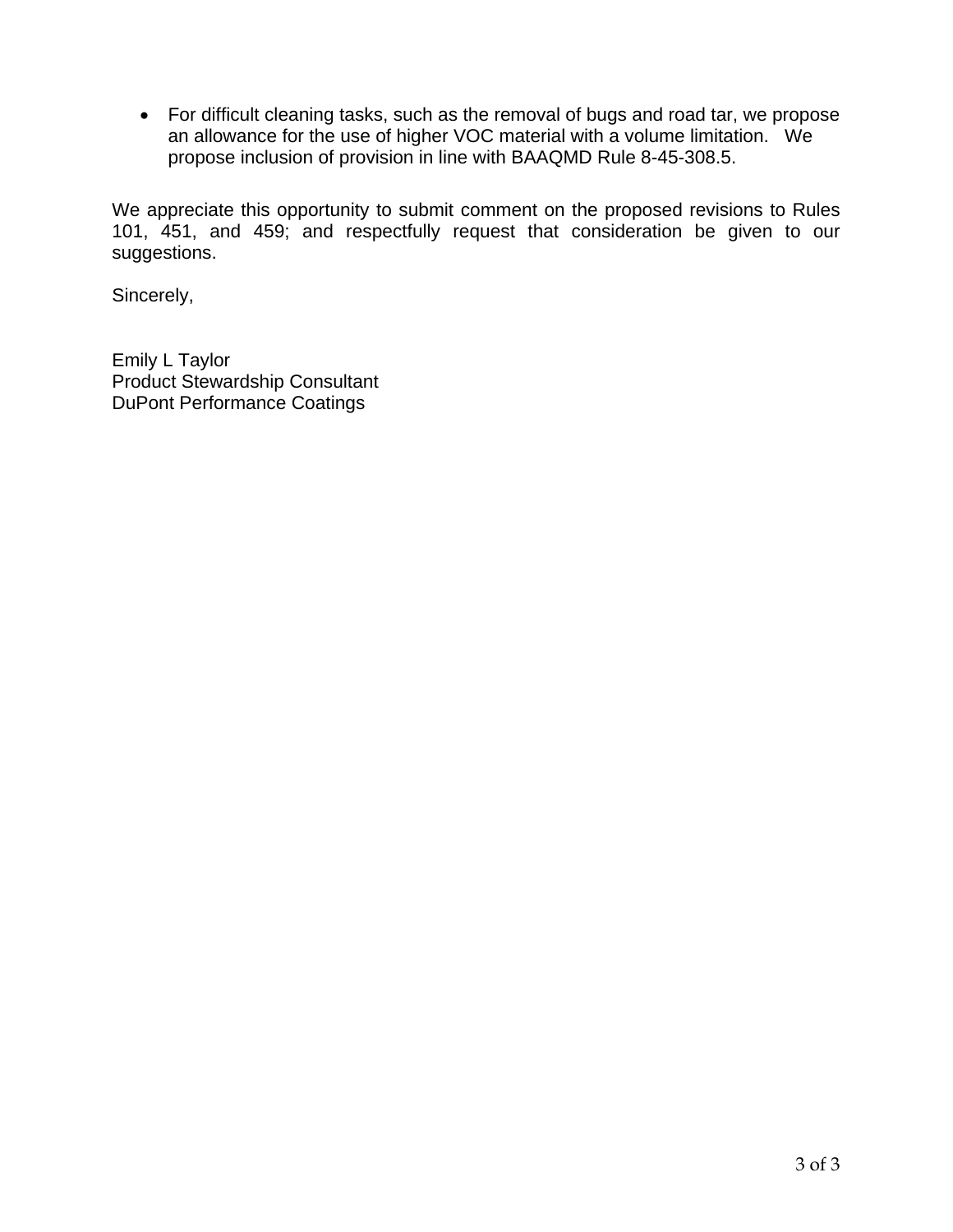## **David Yang**

From: Phil Germond [philgermond@yahoo.com]

Sent: Monday, September 27, 2010 6:47 PM

To: David Yang

Subject: Re: Notice of Pulibc Hearing for Proposed Amendments to Rule 451

You people are morons!

From: Sacramento Metropolitan Air Quality Management Dis <dyang@airquality.org> To: philgermond@yahoo.com Sent: Mon, September 27, 2010 4:54:14 PM Subject: Notice of Pulibc Hearing for Proposed Amendments to Rule 451

## **NOTICE OF PUBLIC HEARING** SACRAMENTO METROPOLITAN AIR QUALITY MANAGEMENT DISTRICT

#### **Proposed Amendments to** Rule 451 - SURFACE COATING OF MISCELLANEOUS METAL PARTS AND **PRODUCTS**

Date: October 28, 2010

Time: 9:30 a.m.

Location: Room 1450 (Board of Supervisors' Chambers), County Administration Building, 700 H Street, Sacramento, California

The District Board will consider the adoption of proposed amendments to Rule 451 - SURFACE COATING OF MISCELLANEOUS METAL PARTS AND PRODUCTS. Rule 451 contains requirements for the coating of metal parts and products not regulated by other District rules. Staff is proposing to reduce the allowable volatile organic compound content of certain surface coatings to implement Reasonable Available Control Technology (RACT) for this source category, as required by the federal Clean Air Act.

Staff finds that the proposed rule is exempt from the California Environmental Quality Act as an action by a regulatory agency for protection of the environment (Class 8 Categorical Exemption, Section 15308 State CEOA Guidelines) and because it can be seen with certainty that there is no possibility that the activity in question may have a significant adverse effect on the environment (Section 15061(b)(3), State CEOA Guidelines).

Copies of this notice, the proposed rule, and the staff report are posted on the District's website (www.airquality.org). Hard copies of the rule and staff report may be reviewed at the District office or obtained by calling (916) 874-4800.

By this notice, all interested parties are specifically requested to provide comments on the proposed amendments. Oral and written testimony may be directed to the Board of Directors at the public hearing on October 28, 2010, or to the Sacramento Metropolitan AQMD, 777 12th Street, 3rd Floor, Sacramento, CA 95814, Attention: David Yang (916) 874-4847. You can also submit your comments via e-mail to dyang@airquality.org.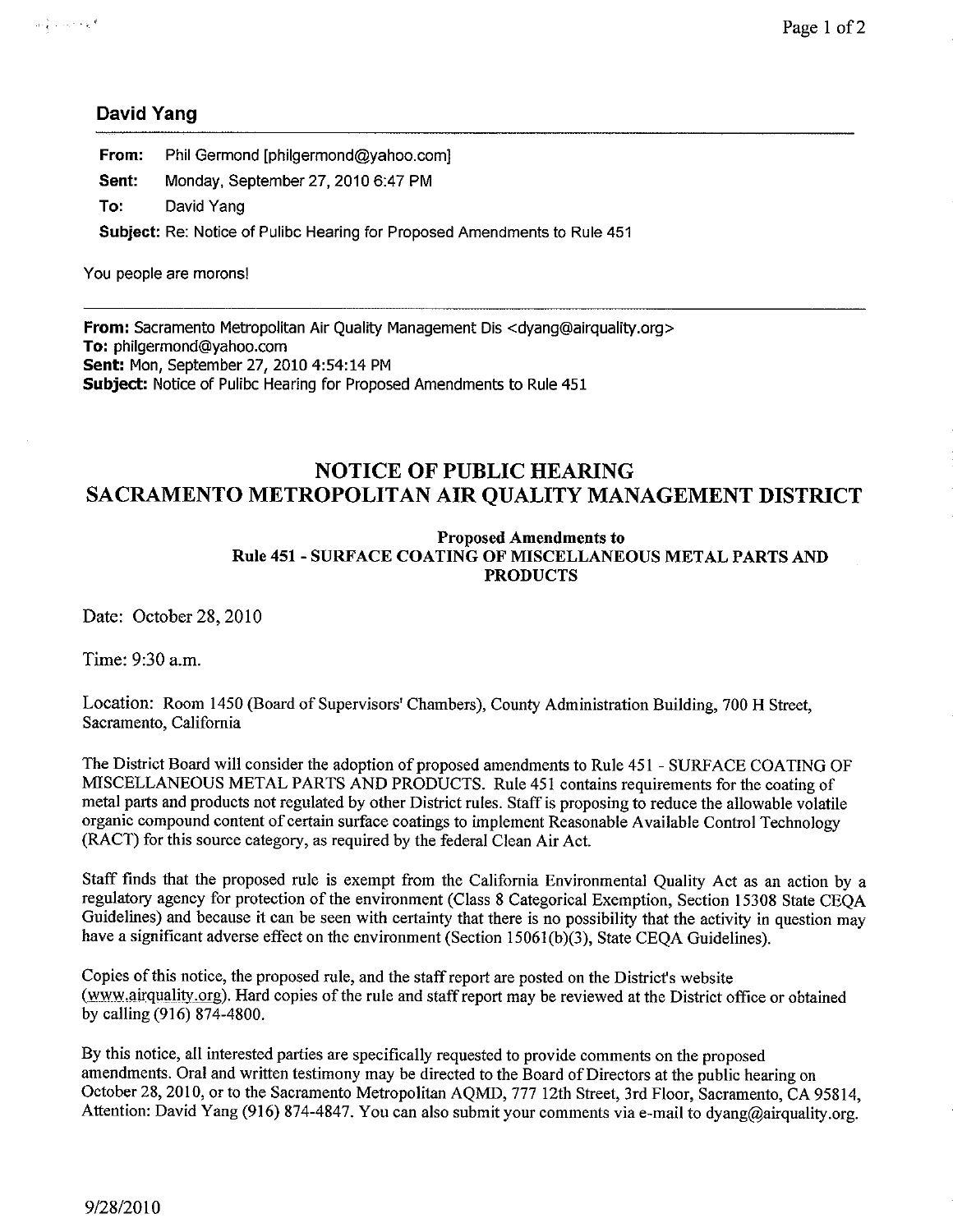**SMAQMD** 777 12th Street, 3rd Floor Sacramento, CA 95814 www.airquality.org<br>Telephone: (916) 874-4800 or (800) 880-9025 (toll free within Sacramento County) Fax: (916) 874-4899

To unsubscribe, click here

------------------------------

 $\mathcal{X} \subset \mathbb{R}^N$ 

 $\bar{\beta}$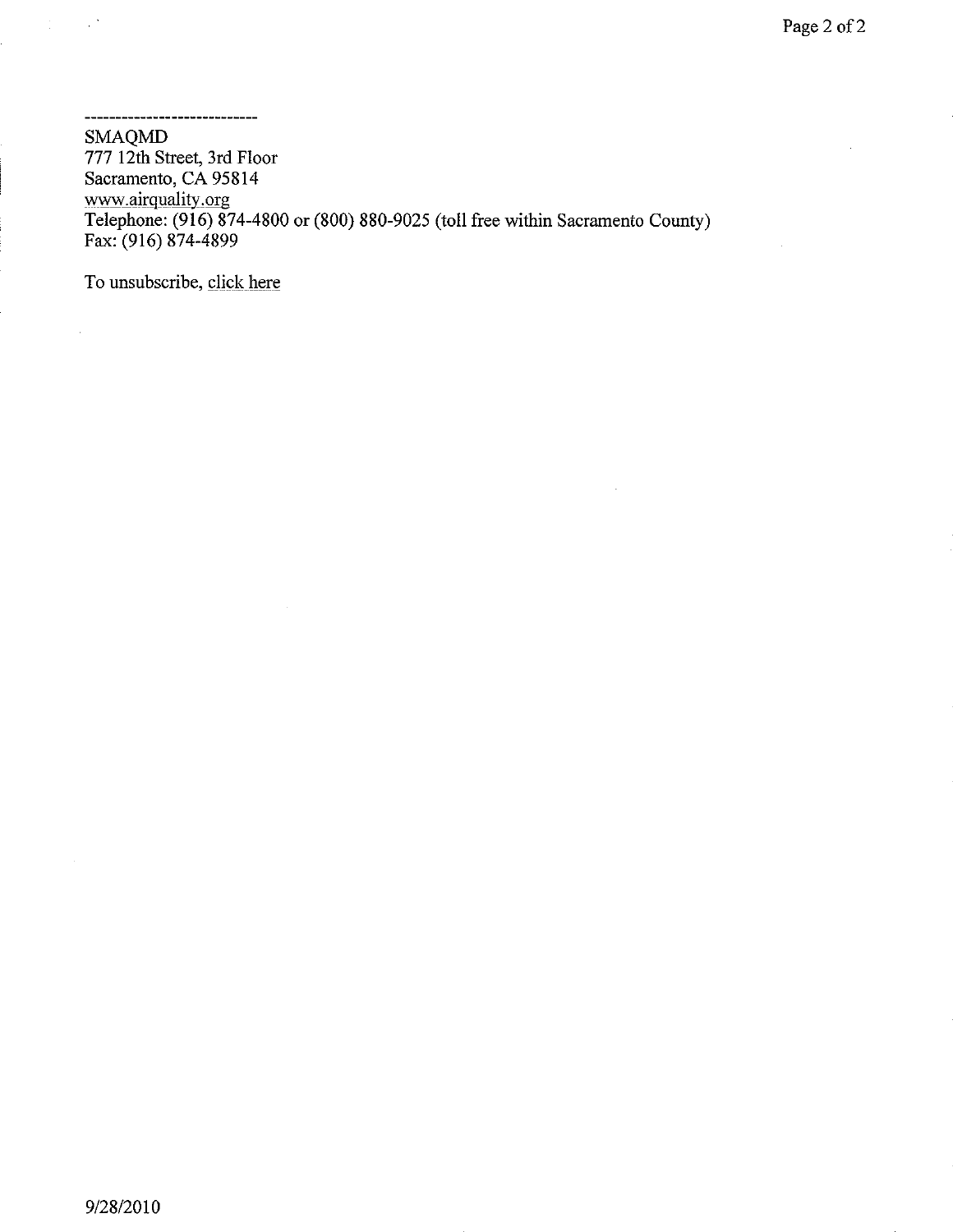## **David Yang**

| From:                     | Dave Darling [ddarling@paint.org] |
|---------------------------|-----------------------------------|
| Sent:                     | Friday, October 01, 2010 11:20 AM |
| To:                       | David Yang                        |
| Subject:                  | Sacramento451102010comments       |
| Follow Up Flag: Follow up |                                   |
| <b>Flag Status:</b>       | Red                               |

David, attached are ACA comments on Rule 451, please call me at 2024626272 if you have any questions

thanks

David Darling

October 28, 2010

Mr. David Yang **Air Ouality Engineer** Rule Development Sacramento Metropolitan Air Quality Management District (SMAOMD) 777 12<sup>th</sup> Street, 3<sup>rd</sup> Floor Sacramento, CA 95814

#### $RE:$ Proposed Amendments to SMAQMD Rule 451; ACA Comments

Dear Mr. Yang:

 $[1]$ 

The American Coatings Association (ACA) submits the following comments on the proposed amendments to Rule 451:

ACA is concerned that SMAQMD is proposing to greatly expand the applicability section (Section 102) of Rule 451. It is our understanding that two other rules have "expanded" applicability sections – AIM coatings and Wood products. It is understandable that the AIM rule have an expanded applicability section since AIM coatings are so diverse and many different parties are involved in the process of manufacturer, sales and application. To a lesser extent, wood products since these apply to furniture and hobbyists as well.

However metal coatings are applied in a shop application setting and the application facility could use either compliant coatings, control devices or a combination of each to comply. Further complicating the situation is that the application facility may have a permit that further regulates the coating VOC content. Given the wide range of compliance options and impacts - the best way to regulate these coatings would be regulating just the users of the coatings.